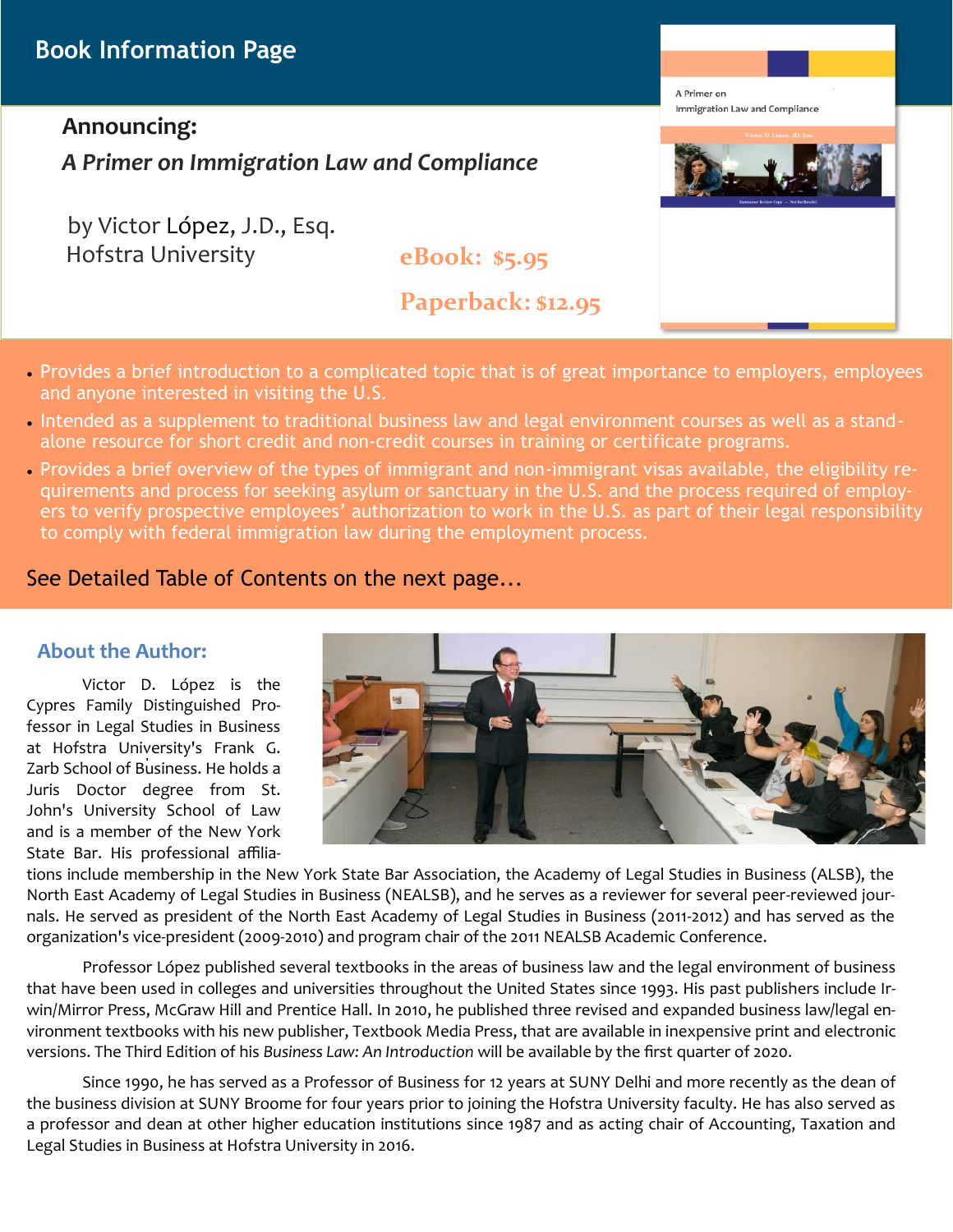# **Table of Contents**

*Introduction* **viii**

*Chapter One: Non-Immigrants* **1 Introduction 1 Application Process and Fees 1 Non-Immigrant Visa Types 2** Business Travel and Tourism (B-1 and B-2 Visas) 2 Temporary Employment 3 H-1B Visa 3 H-1B2 Visa 5 H-1B3 Visa 5 H-2A Visa 5 H-3 Visa 6 I Visa 6 L-1A Visa 7 L-1B Visa 7 O-1 Visa 7 P-1A Visa 8 P-2 Visa 9 P-3 Visa 9 Q-1 Visa 10 R-1 Visa 10 TN Visa 10 Student Visa 11 F-1 Visas 11 M-1 Visas 12 J-1 Visas 13

**Hypothetical Cases for Chapter One 14 Ethics and the Law 15**

*Chapter Two: Immigrant Visas* **16**

**Introduction 16 Family Based Immigrant Visas 16 Family-Based Immigrant Visa Types 17 Immediate Relative Immigrant Visas with No Numerical Limits 17** IR1 and CR1 Visas 17 IR2 18 CR2 Visa 18 KR3 Visa 18 K1 Visa 19 IR3, IH3, IR4, IH4 Visas 19 IR5 Visa 19

#### **Family Preference Immigrant Visas with Numerical Limits 19**

F1 Visa 19 F2 Visa 19 F3 Visa 20 F4 Visa 20 **Diversity Visa Program 20** DV Visa 20 **Employment-Based Immigration 20** E1 Visa 21 E2 Visa 21 E3 Visa 21 E4 Visa 22 **Immigrant Investors 25** E5 Visa 25 **Hypothetical Cases for Chapter Two 26 Ethics and the Law 26** *Chapter Three: Refugees and Asylum* **28 Introduction 28 Refugees 28 Asylum 29 Hypothetical Cases for Chapter Three 30 Ethics and the Law 32** *Chapter Four: Compliance* **33 Introduction 33 Form I-9 33 The Employment Verification Process 35 Record Keeping 36**

**Avoiding Penalties for Unlawful Discrimination 37 Penalties 39 E-Verify 39 Hypothetical Cases for Chapter Four 40 Ethics and the Law 41**

*Endnotes* **42**

"Textbook Media Press

The Quality Instructors Expect At Prices Students Can Afford

Replacing Oligarch Textbooks Since 2004

**To Request a Paperback or eBook Review Copy** info@textbookmedia.com

> **For More Info on Textbook Media** www.textbookmediapress.com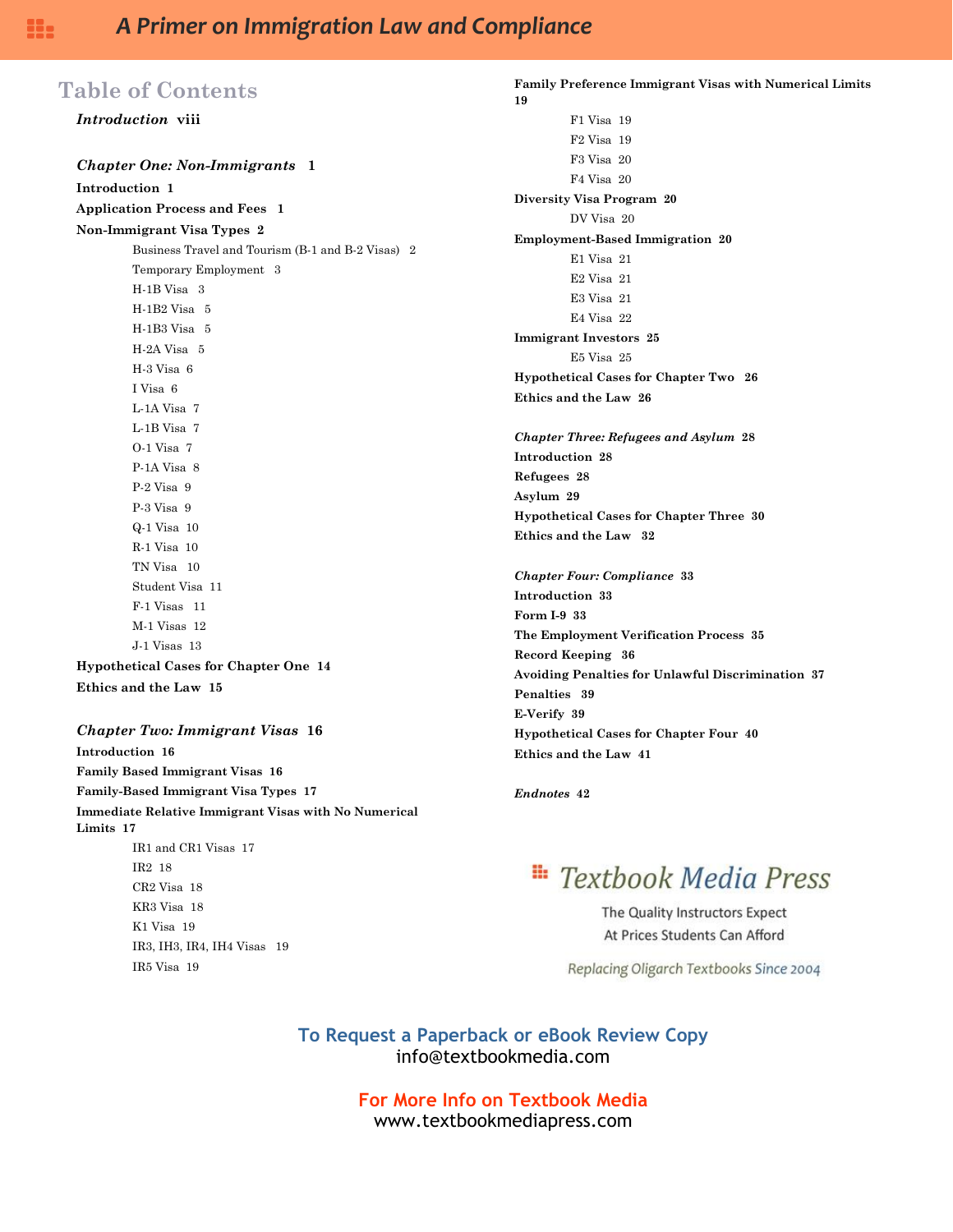

# Visas



# **Introduction**

There are four basic categories of visas for foreign nationals who wish to permanently immigrate to the United States: family-based immigration, employment-based immigration, diversity-based immigration and asylum/refugee-based immigration. The first three types of immigrant visas will be covered in this chapter. The requirements and process for seeking asylum or refugee status will be covered in chapter three.

Numerical limits on immigration have existed in the U.S. since the 1920s. The Immigration Act of 1924 (also known as The Johnson-Reed Act) imposed a quota system for immigration from countries around the world to a number equal to two percent of the total number of people of each nationality in the United States based on the 1890 census. Current immigration law is based on the Immigration and Nationality Act (INA) of 1952.<sup>21</sup> The maximum number of family-sponsored and employment-based preference visas that can be issued today to citizens of any country in a fiscal year varies based on the total number of family-sponsored and employment-based visas available in any fiscal year.<sup>22</sup> Not more than seven percent of the visas may be issued to natives of any one independent country in a fiscal year, and not more than two percent of the available visas may be issued to any one independent country. The per-country limit does not guarantee that any country will receive the maximum number of visas each year; it simply limits the maximum number of visas available to each country.

# **Family-Based Immigrant Visas**

Family-based immigrant visas are available to certain foreign nationals with relatives in the U.S. who are citizens. Some foreign nationals who are close relatives of U.S. non-citizen legal permanent residents are also eligible for family-based immigration visas as specified below. The basic application process for all family-based immigrant visas is as follows:<sup>23</sup>

1.The would-be immigrant submits a petition for an appropriate visa type (the re-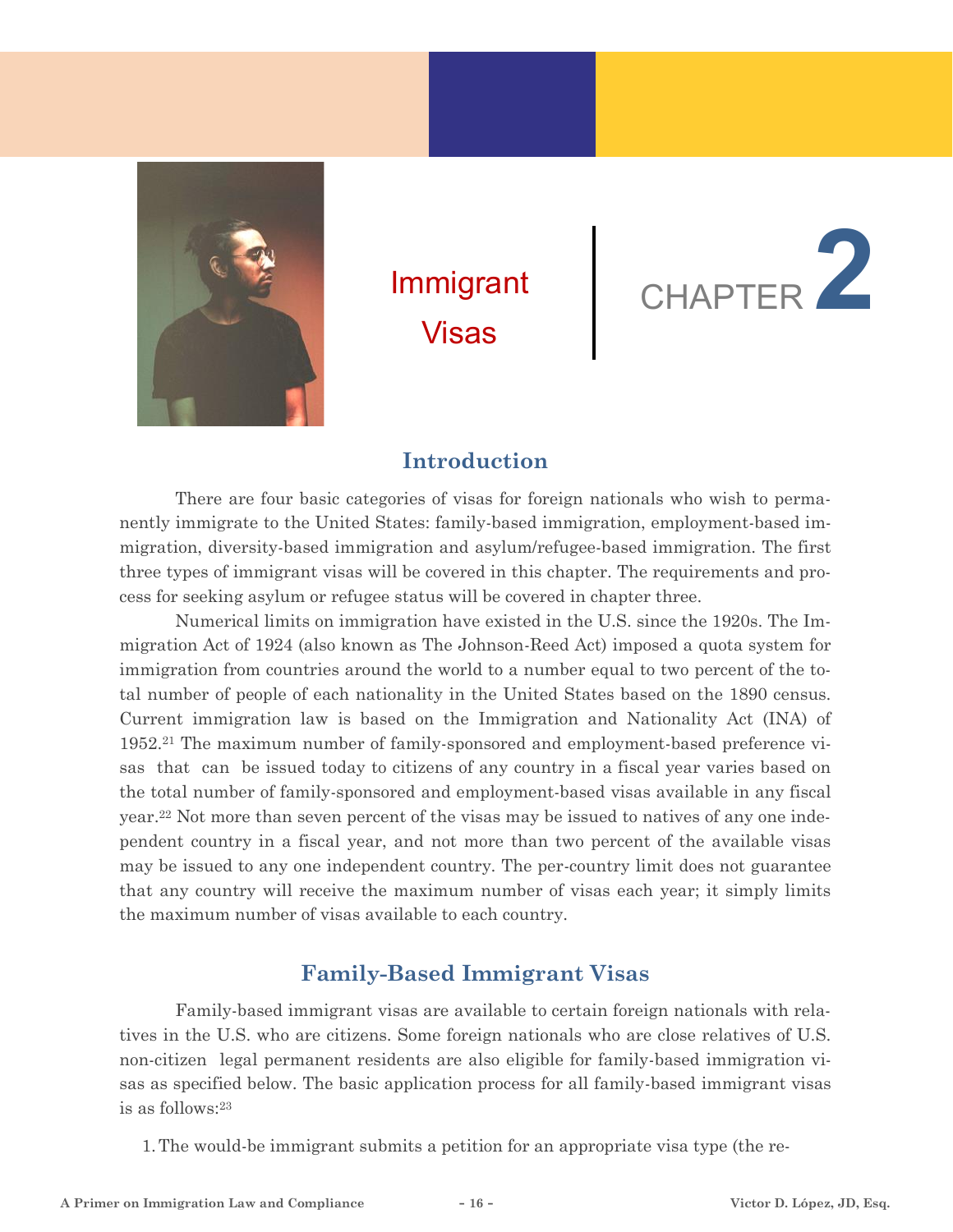quirements for each visa type will be covered below);

- 2. If the petition is approved, the applicant then begins the National Visa Center (NVC) Processing and:
- 3. Uses the Consular Electronic Application Center (CEAC) Processing through which the visa application package will be submitted electronically;
- 4. Chooses an agent who can be the applicant, the petitioner (e.g., family member in U.S. if family-based immigration is involved or a prospective employer if employment-based immigration is involved), a family member, lawyer or anyone else the applicant names. This person will receive communications about the process;
- 5.Pays the required fees: Immigrant Visa Application Processing Fee; and Affidavit of Support Fee;
- 6. Collects and submits all required forms and documents to the NVC;
- 7. Completes the Application for Immigrant Visa and Alien Registration (Form DS- $260)$ <sup>24</sup> in the CEAS.
- 8.Submits an Affidavit of Support (Form I-86425) where required to show the applicant is unlikely to need to rely on the U.S. government for support (e.g., that they will not require public assistance);
- 9.Gathers and submits copies of all required official documents (varies with visa type) and translations if the originals are not in English to the NVC;
- 10. Attends an interview when scheduled at a consulate or embassy.

# **Family-Based Immigrant Visa Types**

There are 16 distinct visas available to qualified family members of U.S. citizens and lawful permanent residents (e.g., green card holders). In this section, we will take a closer look at each of these. Family-based visa types can be further subdivided into two main categories: Immediate Relative Immigrant Visas that are not subject to yearly numerical limits (available only to immediate family members of U.S. citizens), and Family Preference Immigrant Visas that cover more distant relatives than spouses, children and parents, are available to some extended family members of both U.S. citizens and legal permanent U.S. residents, and carry strict yearly numerical limits.

# **Immediate Relative Immigrant Visas with No Numerical Limits**

#### **IR1 and CR1 Visas**

This visa type is reserved for spouses of U.S. citizens who wish to immigrate to the United States. CR1 visas are "conditional resident" visas issued when couples are married for less than ten years. Both lead to the green card (permanent residency) but the IR1 visa results in a permanent green card being issued for ten years (renewable at that time); the CR1 visa results in a conditional green card that must be renewed after two years.

performed is valid everywhere. However, there are some exceptions and some marriages Both visas require a couple to be legally married under the laws of the jurisdiction in which the marriage took place. The general rule applies that a marriage valid where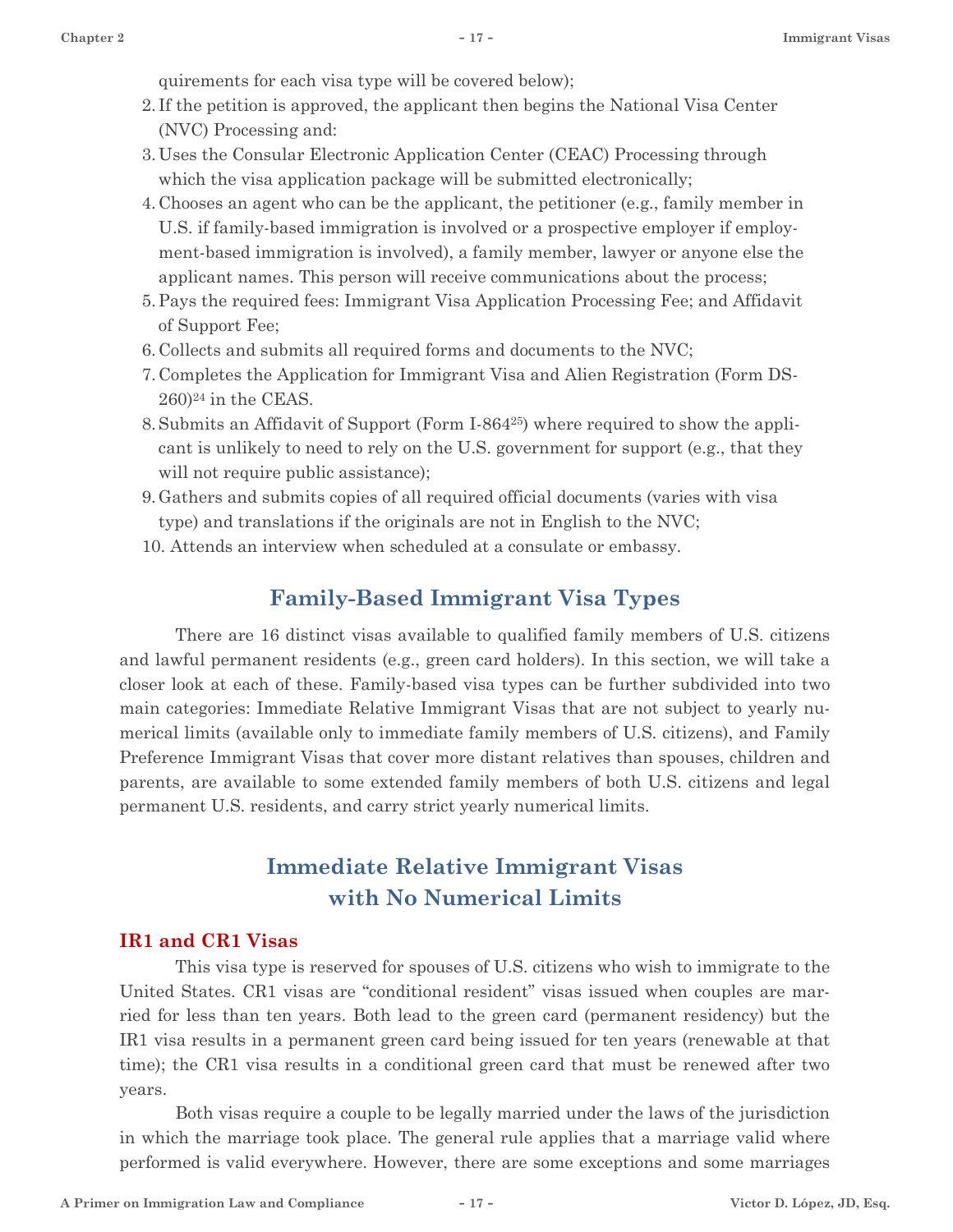may not be recognized if they are forbidden under U.S. law. For example, if an individual in a country that allows bigamous marriages wants to bring two or more spouses to the U.S., only the first marriage is recognized under U.S. laws and all subsequent marriages are illegal and void as bigamous (e.g., the first spouse is subject to an IR1 or CR1 visa but all subsequent spouses legally married in the jurisdiction of origin are not).

Marriage to a U.S citizen does not guarantee that an immigrant visa will be issued to a spouse. Questions of sham marriages aside that will result in a denial of a visa (e.g., a marriage for the sole purpose of having a foreign national obtain a green card), visa applications of lawfully married spouses can be denied if the spouse is otherwise inadmissible into the Unites States (inadmissibility can result from a prior overstay of a temporary visa, as well as health, criminal and security reasons, among others26). Also, individuals cannot be illegally in the U.S. when applying for the visa. For example, if an illegal immigrant marries a U.S. citizen he/she will not be able to apply for a visa while illegally in the U.S. If she/he leaves the country and then applies for the visa, re-entry into the U.S. will be denied for ten years because of the illegal entry (or overstay of a temporary visa). Individuals who find themselves in this situation must consult an immigration attorney for guidance as to their options.

The time period involved in obtaining IR1 or CR1 visas can vary from country to country, but will likely take eight to ten months to complete.<sup>27</sup>

#### **IR2**

IR2 visas are for the unmarried adopted children of a U.S. citizen living abroad. To qualify for an IR2 visa, the child must be living abroad and qualify as an "immediate relative" of a U.S. citizen who lived abroad with the U.S. adoptive parent for at least two years. When a child under 21 of a parent who marries a U.S. citizen abroad wants to apply for an IR1 visa, the U.S. citizen can petition for the child to receive the IR2 visa only if he has adopted the child and lived with the child (and presumably the spouse) abroad for at least three years.

#### **CR2 Visa**

The unmarried children under the age of 21 of a CR1 visa applicant qualify to apply for a CR2 visa as derivative beneficiaries of the CR1 visa applicant and a "conditional relative" of the step-parent. If parent's CR1 visa application is granted, the parent will receive a provisional resident visa and a provisional Green Card, and the child will have their own CR2 visa and provisional Green Card the same as the parent to be able to accompany their parent when they join their U.S. citizen spouse.

#### **KR3 Visa**

Because the approval process for IR1 and CR1 visas can take many months, a KR3 visa is made available exclusively for spouses of U.S. citizens awaiting the visa approval process. This visa is a temporary, nonimmigrant visa that allows the spouse of a U.S. citizen to temporarily immigrate to the U.S. pending the approval or denial of the IR1 or CR1 visa. If these are denied, then the spouse must return to their country of origin. Eligible children of the spouse abroad may also apply for a KR4 visa and accompany the spouse pending the permanent visa application decision.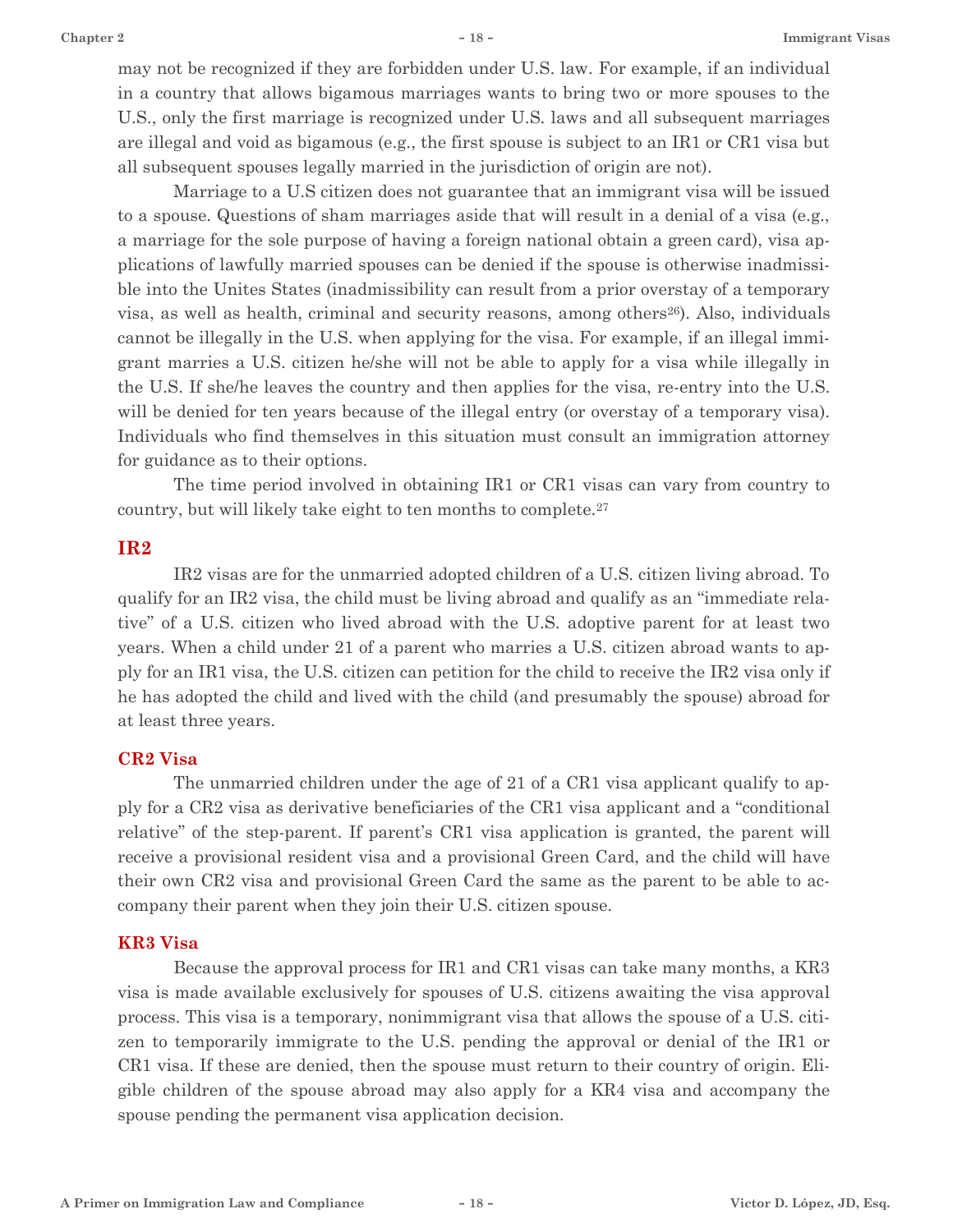## **K1 Visa**

The K1 visa is a special visa for a fiancé(e) of U.S. citizens to come to the U.S. for 90 days in order to marry the U.S. fiancé(e). Once the marriage takes place, the K1 visa holder needs to apply for a change of status and apply for a CR1 visa. Qualified children of the foreign national fiancée can also apply for a temporary K2 visa for the same 90-day period.

A petition for a K1 fiancé(e) visa must be made by the U.S. citizen on Form I-129F in the U.S. The U.S. citizen and foreign fiancée must have met in person abroad within the past two years preceding the application, but a waiver can be granted for hardship circumstances.<sup>28</sup>

#### **IR3, IH3, IR4, IH4 Visas**

These visa types are for adoptions by U.S. citizens of foreign children. IR3 visas are for children adopted abroad by a U.S. citizen in countries that are not under the Hague Convention. IH3 visas are for adoptions by U.S. citizens of children in Hague Convention countries. IR4 visas are for foreign children from non-Hague Convention countries to be adopted within the U.S.<sup>29</sup>

## **IR5 Visa**

IR-5 visas are available to a parent of a U.S. citizen who is at least 21 years old. In addition to the age requirement, the U.S. citizen must prove that they live in the United States and are financially able to care for a parent whom they wish to bring to the country from abroad. As with other immediate relative immigrant visas, the petitioner must be the U.S. citizen. The parent-child relationship has to be established through valid documentation (e.g., a birth certificate).

## **Family Preference Immigrant Visas with Numerical Limits**

## **F1 Visa**

F1 visas (family first priority) are available to the unmarried sons and daughters of U.S. citizens, and their minor children, if any (no age limitation). F1 visas as of this writing have a limit of 23,400 visas per fiscal year.

For all family priority visas (F1, F2, F3 and F4) once the numerical limit is reached, applicants are placed on an "immigration wait" and will have a priority based on their application date for visas issued in future years within their category. The result is that family priority applicants can have waiting periods of several years before they are issued a visa. In the past, some family-based priority visas had waiting lists of up to ten years.

#### **F2 Visa**

F2 visas (family second priority) are available to the spouses, minor children, and unmarried sons and daughters (age 21 and over) of Legal Permanent Residents (e.g., green card holders). A minimum of seventy-seven percent of all visas available for this category are earmarked to the spouses and children; the remainder is allocated to unmarried sons and daughters. The maximum number of these visas as of this writing is 114,200 per fiscal year.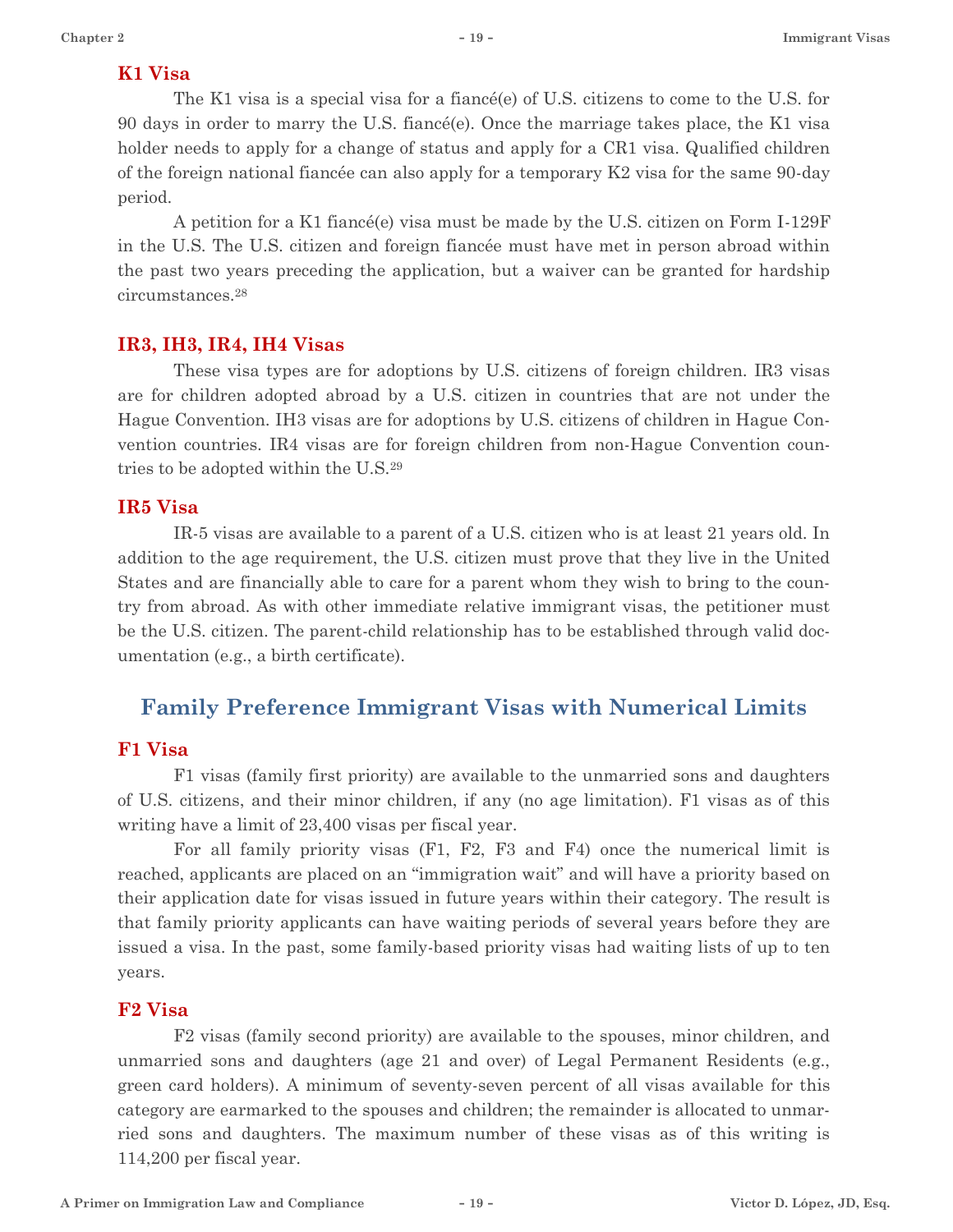# **F3 Visa**

F3 Visas (family third priority) are available to the married sons and daughters of U.S. citizens, and their spouses and minor children without age restriction. The maximum number of these visas that can be issued in any fiscal year is 23,500 as of this writing.

#### **F4 Visa**

F4 visas (family fourth priority) are available to the brothers and sisters of U.S. citizens, and their spouses and minor children, provided the U.S. citizens are at least 21 years of age. The fiscal year numerical limit for these visas is 65,000 as of this writing.

# **Diversity Visa Program**

### **DV Visa**

DV visas are available under the Diversity Visa Program Section 203(c) of the Immigration and Nationality Act (INA) which provides for a class of immigrants known as "diversity immigrants." These immigrants must come from countries with historically low rates of immigration to the United States. A limited number of diversity visas are available each fiscal year distributed among six geographic regions, with no single country receiving more than seven percent of the total available DV visas in any one year. For fiscal year 2020 50,000 diversity visas were available. Natives of the following countries were ineligible to apply for DV visas in 2020 because more than 50,000 immigrants from these countries immigrated to the U.S. in the past five years: Bangladesh, Brazil, Canada, China (mainland-born), Colombia, Dominican Republic, El Salvador, Haiti, India, Jamaica, Mexico, Nigeria, Pakistan, Peru, Philippines, South Korea, United Kingdom (except Northern Ireland) and its dependent territories, and Vietnam.<sup>30</sup>

## **Employment-Based Immigration**

There are five basic visas for employment-based immigration: E1, E2, E3, E4 and E5. These are classified based on the preference they provide for individuals with special skills that U.S. employers need and cannot adequately find among the current U.S. workforce (e.g., E1 in employment first preference, E2 is employment second preference and so on).

The total number of employment-related immigration visas for every fiscal year (October 1 - September 30) is approximately 140,000. <sup>31</sup> Employment-based visas are intended for the benefit of U.S. employers to be able to hire qualified workers of exceptional talent or workers with needed training and skills that are not available in the U.S. workforce for employers to hire. In creating these special visas, special measures were put in place in an effort to prevent qualified U.S. workers from being displaced by foreign workers who may be willing to work for lower wages than their U.S. counterparts. Consequently, as a general rule these types of visas workers are not able to apply for the visa but must be sponsored by employers who can file a petition on their behalf only after obtaining a labor certification from the U.S Department of Labor (DOL) as part of the process.32 The DOL certification must show that there are insufficient available, qualified, and willing U.S. workers to fill the position being offered at the prevailing wage, and

**A Primer on Immigration Law and Compliance - 20 - Victor D. López, JD, Esq.**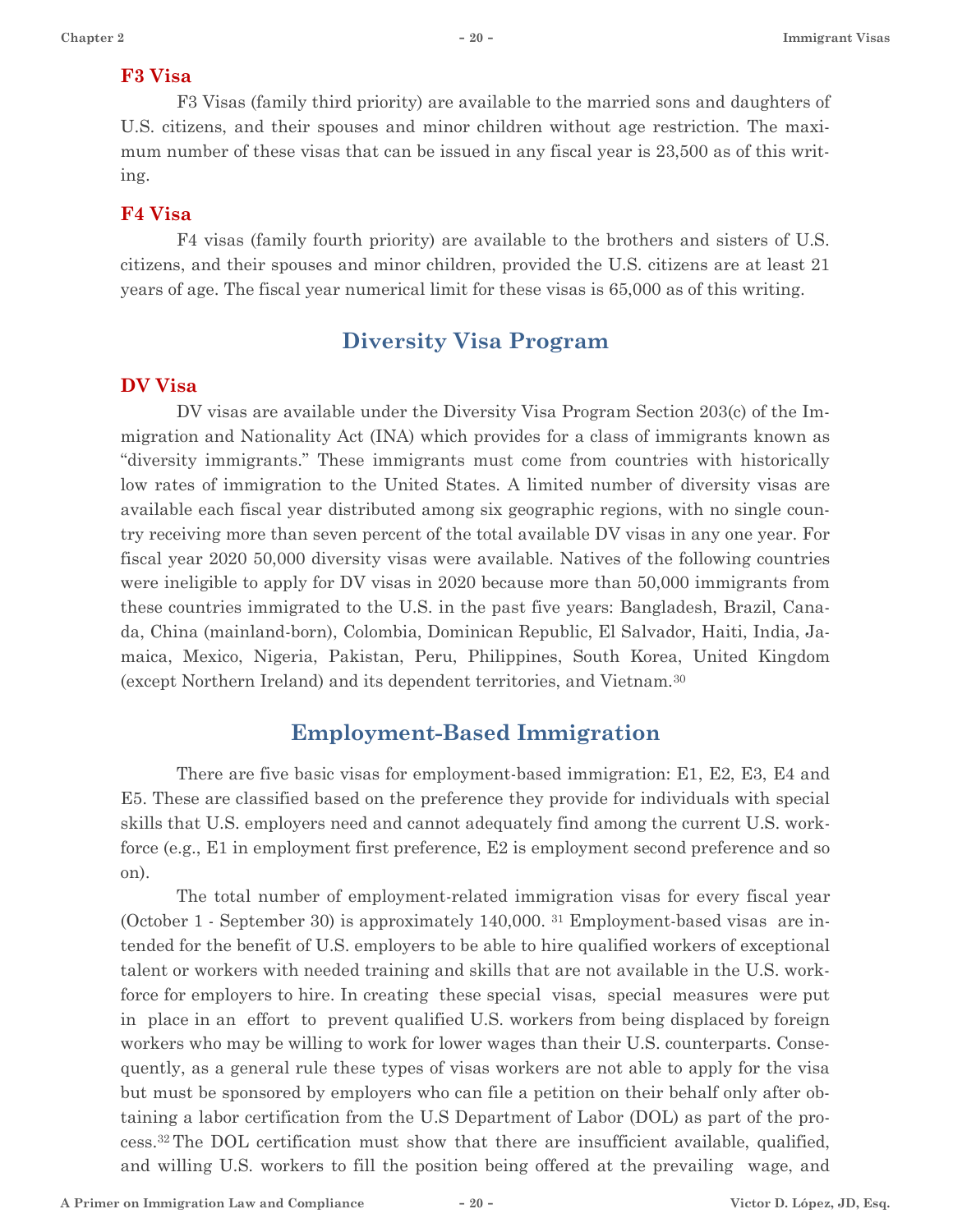that hiring a foreign worker will not adversely affect the wages and working conditions of similarly employed U.S. workers. Once the DOL certification is obtained, the employer must file Form I-140 (Immigrant Petition for Alien Workers) with U.S. Citizenship and Immigration Services (USCIS).<sup>33</sup>

## **E1 Visa**

The first priority in employment-based immigration is reserved for individuals with extraordinary ability in the sciences, arts, education, business, or athletics. This is a visa type that is available only to persons with national or international reputations that place them among the best in their fields. Extensive documentation is required of E1 visa applicants that shows sustained national or international acclaim and recognition in their fields of expertise. Applicants in this category don't need actual employment offers as a prerequisite for applying for an E1 visa as long as they can show they intend entering the U.S. to continue work in the fields in which they have extraordinary ability. Unlike other employment-based visa applicants, these applicants can file their own Immigrant Petitions for Alien Worker, Form I-140, with the USCIS.

As is true of all employment-based visas, the unmarried children under age 21 and spouses (including same-sex spouses) of applicants can apply for their own visas to accompany or join the primary applicant and need to go through the same application process, pay all required fees,<sup>34</sup> submit themselves to the required medical examinations and provide the documentation required by USCIS of all immigrant visa applicants.

### **E2 Visa**

The E2 visa is a second preference employment-based immigrant visa reserved for professionals with advanced degrees and individuals with exceptional abilities. Employers of these applicants must generally have a labor certification approved by the Department of Labor (DOL). A job offer is required and the U.S. employer, not the employee, must file an I-140 Immigrant Petition for Alien Worker form on behalf of the applicant. Employers must bear the cost of the application fees and labor certification requirements filed with the DOL, with the exception of those who qualify for a National Interest Waiver who can file Form I140 on their own. To qualify for a National Interest Waiver (NIW) exception, an applicant would have to show that they are engaged in work or research of substantial merit with national importance. The research or work involved must have the potential to significantly benefit the U.S. such as scientific discoveries, business methods, medical research or other endeavors that can have a significant beneficial national impact.

There are two distinct classifications within this category:

1. Professionals holding an advanced degree (beyond a baccalaureate degree), or a baccalaureate degree and at least five years progressive experience in the profession; and

2. Persons with exceptional ability in the sciences, arts, or business. Exceptional ability can be defined as possessing expertise significantly higher than ordinarily found in in others of similar skills in the sciences, arts, or business.

### **E3 Visa**

The third preference in employment-based immigration (E3 visa) is reserved for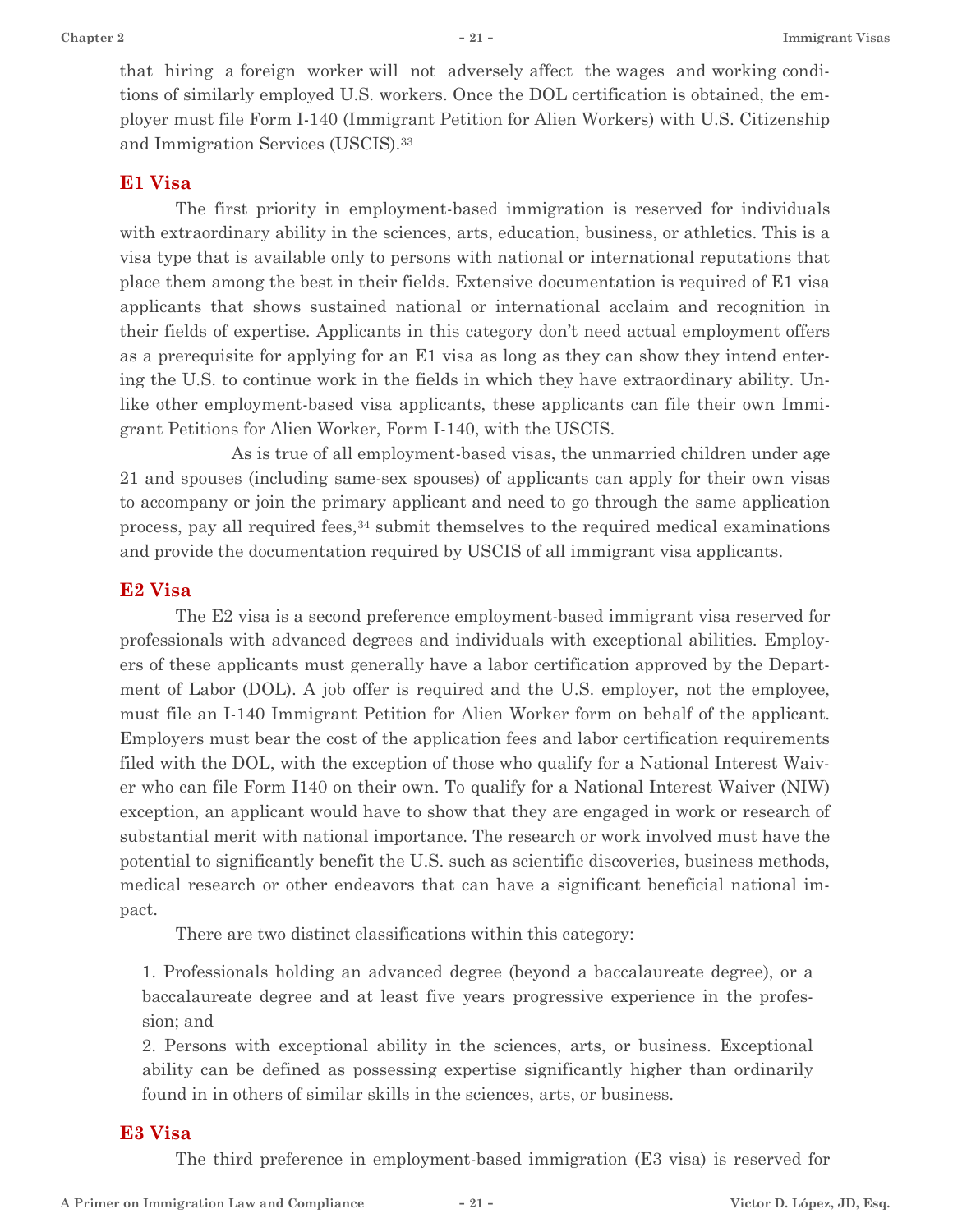skilled workers, professionals and other workers (unskilled workers). 8 CFR § 204.5(I)(2) defines each class of workers as follows:

- Skilled worker means an alien who is capable, at the time of petitioning for this classification, of performing skilled labor (requiring at least two years training or experience), not of a temporary or seasonal nature, for which qualified workers are not available in the United States. Relevant post-secondary education may be considered as training for the purposes of this provision.
- Professional means a qualified alien who holds at least a United States baccalaureate degree or a foreign equivalent degree and who is a member of the professions.
- Other worker [unskilled workers] means a qualified alien who is capable, at the time of petitioning for this classification, of performing unskilled labor

As is the case with the E2 visas, employers of E3 visa workers must generally have a labor certification approved by the Department of Labor (DOL). A job offer is required and the U.S. employer, not the employee, must file an I-140 Immigrant Petition for Alien Worker form on behalf of the applicant.

## **E4 Visa**

The fourth preference (E4 visa) in employment-based visas is reserved for a catchall category of various special immigrants as defined under Immigration and Nationality Act (INA) Section 1101(a)(27)(A)-(M) that include:

(A) an immigrant, lawfully admitted for permanent residence, who is returning from a temporary visit abroad;

(B) an immigrant who was a citizen of the United States and may . . . apply for reacquisition of citizenship;

(C) an immigrant, and the immigrant's spouse and children if accompanying or following to join the immigrant, who-

(i) for at least 2 years immediately preceding the time of application for admission, has been a member of a religious denomination having a bona fide nonprofit, religious organization in the United States;

(ii) seeks to enter the United States-

(I) solely for the purpose of carrying on the vocation of a minister of that religious denomination; [(II)-(III) omitted] and

(iii) has been carrying on such vocation, professional work, or other work continuously for at least the two-year period described in clause (i);

(D) an immigrant who is an employee, or an honorably retired former employee, of the United States Government abroad, or of the American Institute in Taiwan, and who has performed faithful service for a total of fifteen years, or more, and his accompanying spouse and children: Provided, That the principal officer of a Foreign Service establishment (or, in the case of the American Institute in Taiwan, the Director thereof), in his discretion, shall have recommended the granting of special immigrant status to such alien in exceptional circumstances and the Secretary of State approves such recommendation and finds that it is in the national interest to grant such status;

(E) an immigrant, and his accompanying spouse and children, who is or has been an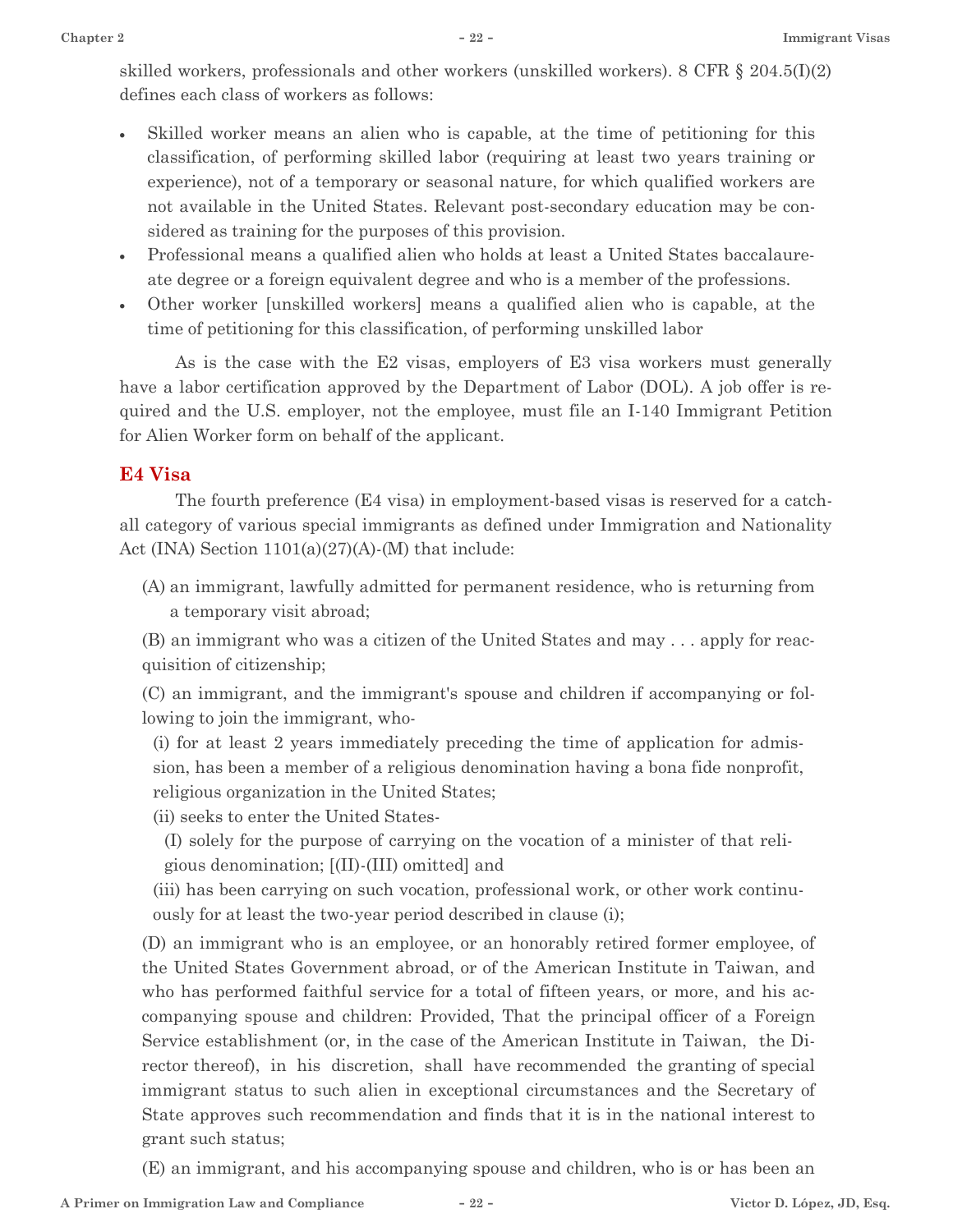employee of the Panama Canal Company or Canal Zone Government before the date on which the Panama Canal Treaty of 1977 (as described in section  $3602(a)(1)$  of title 22) enters into force [October 1, 1979], who was resident in the Canal Zone on the effective date of the exchange of instruments of ratification of such Treaty [April 1, 1979], and who has performed faithful service as such an employee for one year or more;

(F) an immigrant, and his accompanying spouse and children, who is a Panamanian national and (i) who, before the date on which such Panama Canal Treaty of 1977 enters into force [October 1, 1979], has been honorably retired from United States Government employment in the Canal Zone with a total of 15 years or more of faithful service, or (ii) who, on the date on which such Treaty enters into force, has been employed by the United States Government in the Canal Zone with a total of 15 years or more of faithful service and who subsequently is honorably retired from such employment or continues to be employed by the United States Government in an area of the former Canal Zone;

(G) an immigrant, and his accompanying spouse and children, who was an employee of the Panama Canal Company or Canal Zone Government on the effective date of the exchange of instruments of ratification of such Panama Canal Treaty of 1977 [April 1, 1979], who has performed faithful service for five years or more as such an employee, and whose personal safety, or the personal safety of whose spouse or children, as a direct result of such Treaty, is reasonably placed in danger because of the special nature of any of that employment;

(H) an immigrant, and his accompanying spouse and children, who-

(i) has graduated from a medical school or has qualified to practice medicine in a foreign state,

(ii) was fully and permanently licensed to practice medicine in a State on January 9, 1978, and was practicing medicine in a State on that date,

(iii) entered the United States as a nonimmigrant under subsection (a)(15)(H) or (a)(15)(J) before January 10, 1978,

(iv) and has been continuously present in the United States in the practice or study of medicine since the date of such entry;

(I) (i) an immigrant who is the unmarried son or daughter of an officer or employee, or of a former officer or employee, of an international organization described in paragraph  $(15)(G)(i)$ , and who (I) while maintaining the status of a nonimmigrant under paragraph  $(15)(G)(iv)$  or paragraph  $(15)(N)$ , has resided and been physically present in the United States for periods totaling at least one-half of the seven years before the date of application for a visa or for adjustment of status to a status under this subparagraph and for a period or periods aggregating at least seven years between the ages of five and 21 years, and (II) applies for a visa or adjustment of status under this subparagraph no later than his twenty-fifth birthday or six months after October 24, 1988, whichever is later;

(ii) an immigrant who is the surviving spouse of a deceased officer or employee of such an international organization, and who (I) while maintaining the status of a nonimmigrant under paragraph  $(15)(G)(iv)$  or paragraph  $(15)(N)$ , has resided and been physically present in the United States for periods totaling at least one-half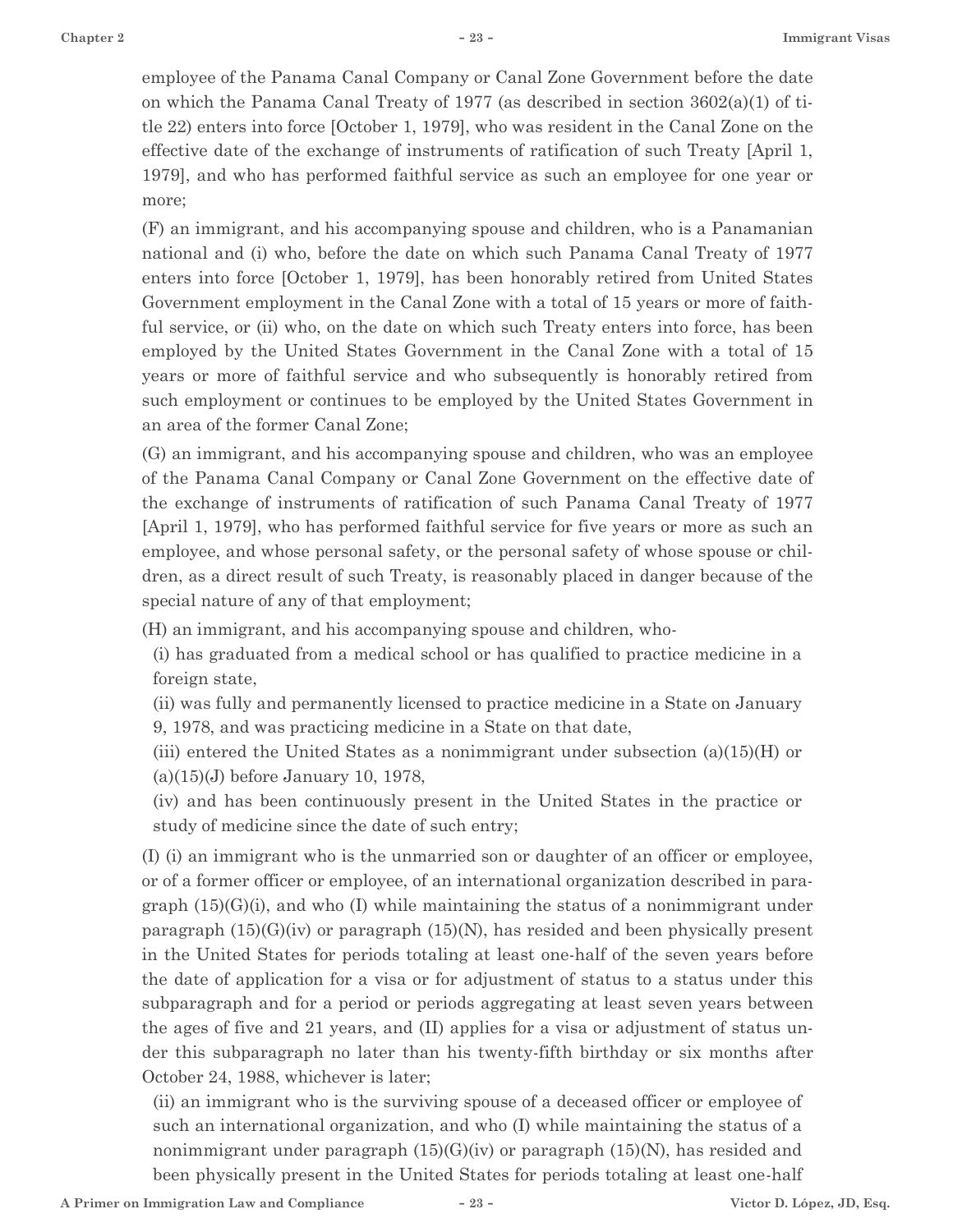of the seven years before the date of application for a visa or for adjustment of status to a status under this subparagraph and for a period or periods aggregating at least 15 years before the date of the death of such officer or employee, and (II) files a petition for status under this subparagraph no later than six months after the date of such death or six months after October 24, 1988, whichever is later; (iii) an immigrant who is a retired officer or employee of such an international organization, and who (I) while maintaining the status of a nonimmigrant under paragraph  $(15)(G)(iv)$ , has resided and been physically present in the United States for periods totaling at least one-half of the seven years before the date of application for a visa or for adjustment of status to a status under this subparagraph and for a period or periods aggregating at least 15 years before the date of the officer or employee's retirement from any such international organization, and (II) files a petition for status under this subparagraph no later than six months after the date of such retirement or six months after October 25, 1994, whichever is later; or

(iv) an immigrant who is the spouse of a retired officer or employee accorded the status of special immigrant under clause (iii), accompanying or following to join such retired officer or employee as a member of his immediate family;

(J) an immigrant who is present in the United States-

(i) who has been declared dependent on a juvenile court located in the United States or whom such a court has legally committed to, or placed under the custody of, an agency or department of a State, or an individual or entity appointed by a State or juvenile court located in the United States, and whose reunification with one or both of the immigrant's parents is not viable due to abuse, neglect, abandonment, or a similar basis found under State law;

(ii) for whom it has been determined in administrative or judicial proceedings that it would not be in the alien's best interest to be returned to the alien's or parent's previous country of nationality or country of last habitual residence; and (ii) in whose case the Secretary of Homeland Security consents to the grant of special immigrant juvenile status, except that-

(I) no juvenile court has jurisdiction to determine the custody status or placement of an alien in the custody of the Secretary of Health and Human Services unless the Secretary of Health and Human Services specifically consents to such jurisdiction; and

(II) no natural parent or prior adoptive parent of any alien provided special immigrant status under this subparagraph shall thereafter, by virtue of such parentage, be accorded any right, privilege, or status under this chapter;

(K) an immigrant who has served honorably on active duty in the Armed Forces of the United States after October 15, 1978, and after original lawful enlistment outside the United States (under a treaty or agreement in effect on October 1, 1991) for a period or periods aggregating-

(i) 12 years and who, if separated from such service, was never separated except under honorable conditions, or

(ii) six years, in the case of an immigrant who is on active duty at the time of seeking special immigrant status under this subparagraph and who has reenlist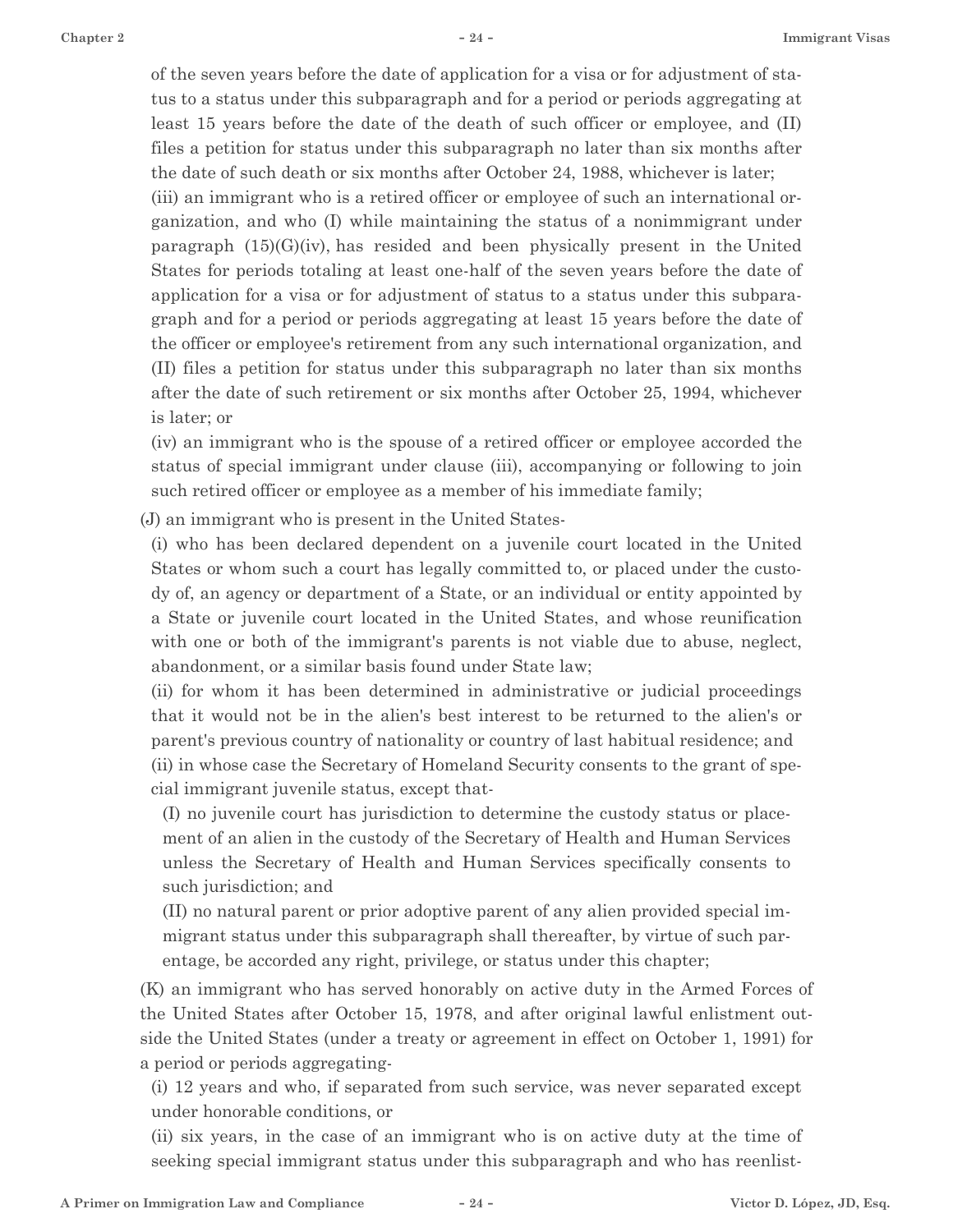ed to incur a total active duty service obligation of at least 12 years, and the spouse or child of any such immigrant if accompanying or following to join the immigrant, but only if the executive department under which the immigrant serves or served recommends the granting of special immigrant status to the immigrant;

(L) an immigrant who would be described in clause (i), (ii), (iii), or (iv) of subparagraph (I) if any reference in such a clause-

(i) to an international organization described in paragraph  $(15)(G)(i)$  were treated as a reference to the North Atlantic Treaty Organization (NATO);

(ii) to a nonimmigrant under paragraph  $(15)(G)(iv)$  were treated as a reference to a nonimmigrant classifiable under NATO–6 (as a member of a civilian component accompanying a force entering in accordance with the provisions of the NATO Status-of-Forces Agreement, a member of a civilian component attached to or employed by an Allied Headquarters under the "Protocol on the Status of International Military Headquarters" set up pursuant to the North Atlantic Treaty, or as a dependent); and

(iii) to the Immigration Technical Corrections Act of 1988 or to the Immigration and Nationality Technical Corrections Act of 1994 were a reference to the American Competitiveness and Workforce Improvement Act of 1998

(M) subject to the numerical limitations of section 1153(b)(4) of this title, an immigrant who seeks to enter the United States to work as a broadcaster in the United States for the International Broadcasting Bureau of the Broadcasting Board of Governors, or for a grantee of the Broadcasting Board of Governors, and the immigrant's accompanying spouse and children.

Special immigrants receive 7.1 percent of the yearly world-wide limit of employment-based immigration visas. E4 visa applicants must be the beneficiary of an approved Petition for Amerasian, Widow(er), or Special Immigrant, Form I-360,<sup>35</sup> with the exception of Certain Employees or Former Employees of the U.S. Government Abroad.<sup>36</sup> Labor certification is not required for any of the special immigrant subgroups listed above.

## **Immigrant Investors**

#### **E5 Visa**

E5 visas are immigrant investor visas awarded to foreign individuals who want to immigrate to the United States and are willing to make the required capital investments to qualify for this visa and obtain a green card. Although listed as an employment-based immigrant visa, its purpose is not to provide a job for the investor-immigrant but rather to attract immigrants who will be able to provide employment for other U.S. residents in addition to themselves. Up to 7.1 percent of all world-wide employment-based visas each year are reserved for E5 investor-immigrants.

To qualify for an E5 visa, an investor must be able to invest a minimum of \$1,000,000 (or \$500,000 in rural areas or areas with high unemployment) and must, within two years, be able to employ a minimum of ten workers legally permitted to work in the U.S. (e.g., citizens or legal residents). The investor himself/herself and the investor's spouse and children do not count towards the 10-worker minimum employment requirement (e.g., must be ten workers other than the investor or his immediate family).

**A Primer on Immigration Law and Compliance - 25 - Victor D. López, JD, Esq.**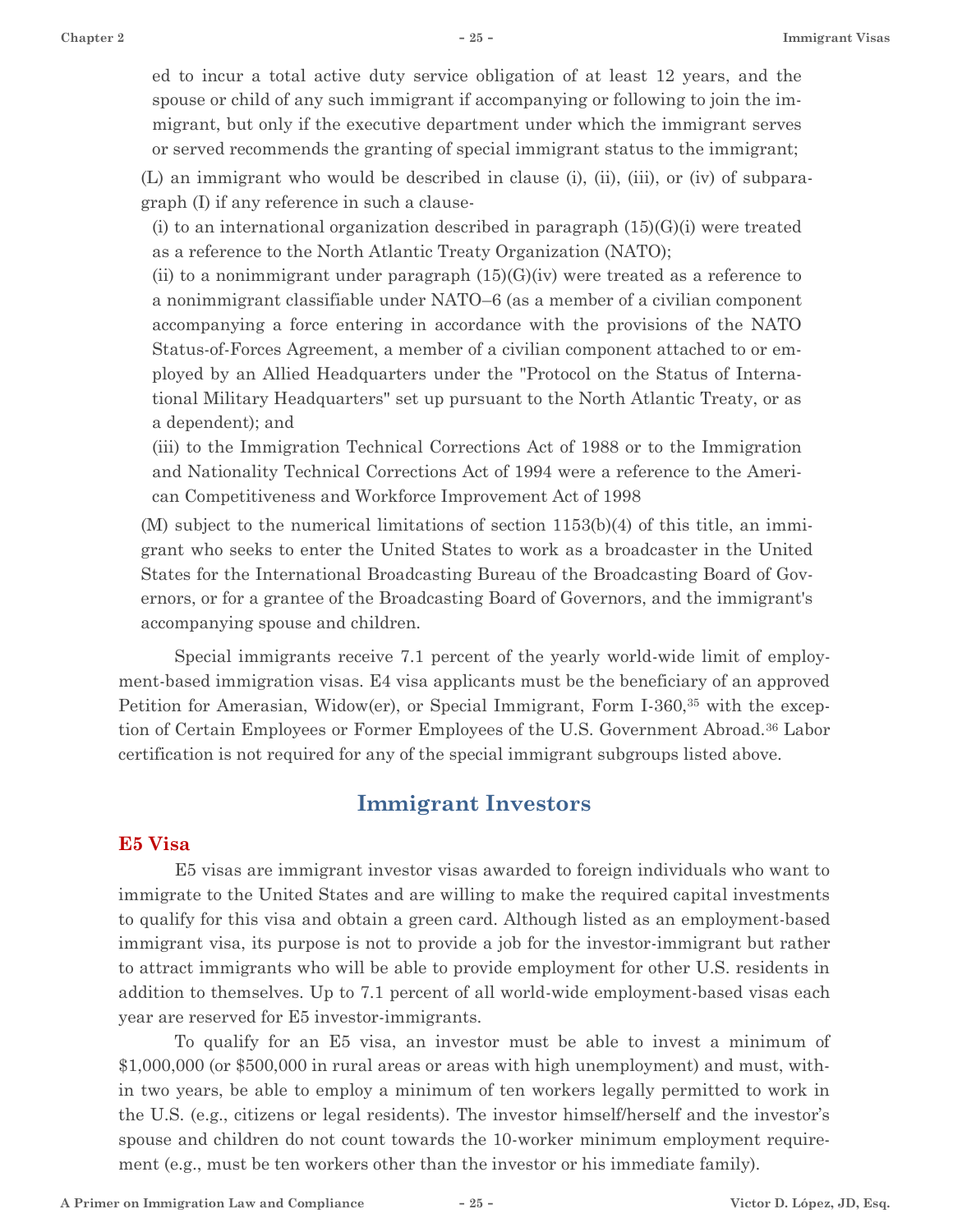Individuals who wish to immigrate as an immigrant investor need to file a petition with USCIS on Form I-526 – Immigrant Petition by Alien Entrepreneur.<sup>37</sup> The required application fee as of this writing is \$3,675.

# **Hypothetical Cases for Chapter Two**

1. Hans, a German national, has a sister in the United States who is a U.S. citizen. Mohammed, a Sudan national, has a brother in the U.S. who is a legal resident and a first cousin who is a U.S. citizen. Melissa has a son born in the U.S. who is 18 years of age and living in the U.S., and she is a Venezuelan national. All three would like to immigrate to the U.S.

A. Does Hans qualify for a family preference visa? If so, which one?

B. Which family preference visa, if any, should Mohammed apply for? If he does not qualify for a family preference visa, what other options might he have to legally immigrate?

C. Does Melissa qualify for a family-preference visa?

2. Helen, a Greek national, is an aeronautical engineer with highly specialized skills and ten years of experience working on jet engine design, testing and evaluation. Her husband, Alesandro, is an airplane mechanic with twenty years in the industry and highly specialized training. Helen has an M.S. in aeronautical engineering from a Greek university and Alesandro has the equivalent of a U.S. high school diploma and various nonacademic certificates and certifications relating to his field. They would like to immigrate to the U.S. Neither has any relatives living in the U.S. Answer the following questions based on these facts.

A. What employment-related immigration visas does Helen likely qualify for?

B. Assuming the same facts, what visa, if any, is she likely to qualify for if she only has a baccalaureate degree in engineering but not an M.S. degree?

C. What visa/visas can Alesandro qualify for?

3. Adeel is a national of a country that permits polygamy, as does Adeel's religion. He is legally married to three women and qualifies for an E1 visa as a professional of extraordinary ability. He has been offered employment by a U.S. firm and would like to immigrate to the U.S.

A. Will his three wives be able to obtain immigrant visas as the spouses of an E1 Visa holder? Explain fully.

B. Regardless of your answer to the last question, do you believe that bigamous or polygamous marriages valid where performed should be recognized in the U.S. and that all spouses should qualify to immigrate to the U.S.? You may base your arguments on sound legal reasoning as well as on ethical and sociological considerations.

# **Ethics and the Law**

U.S. immigration law presents two primary means of entering the U.S. on a permanent basis: family-based and employment-based immigration. Diversity-based visas and Refugee/Asylum are also a possible means of legal immigration, but the numbers of